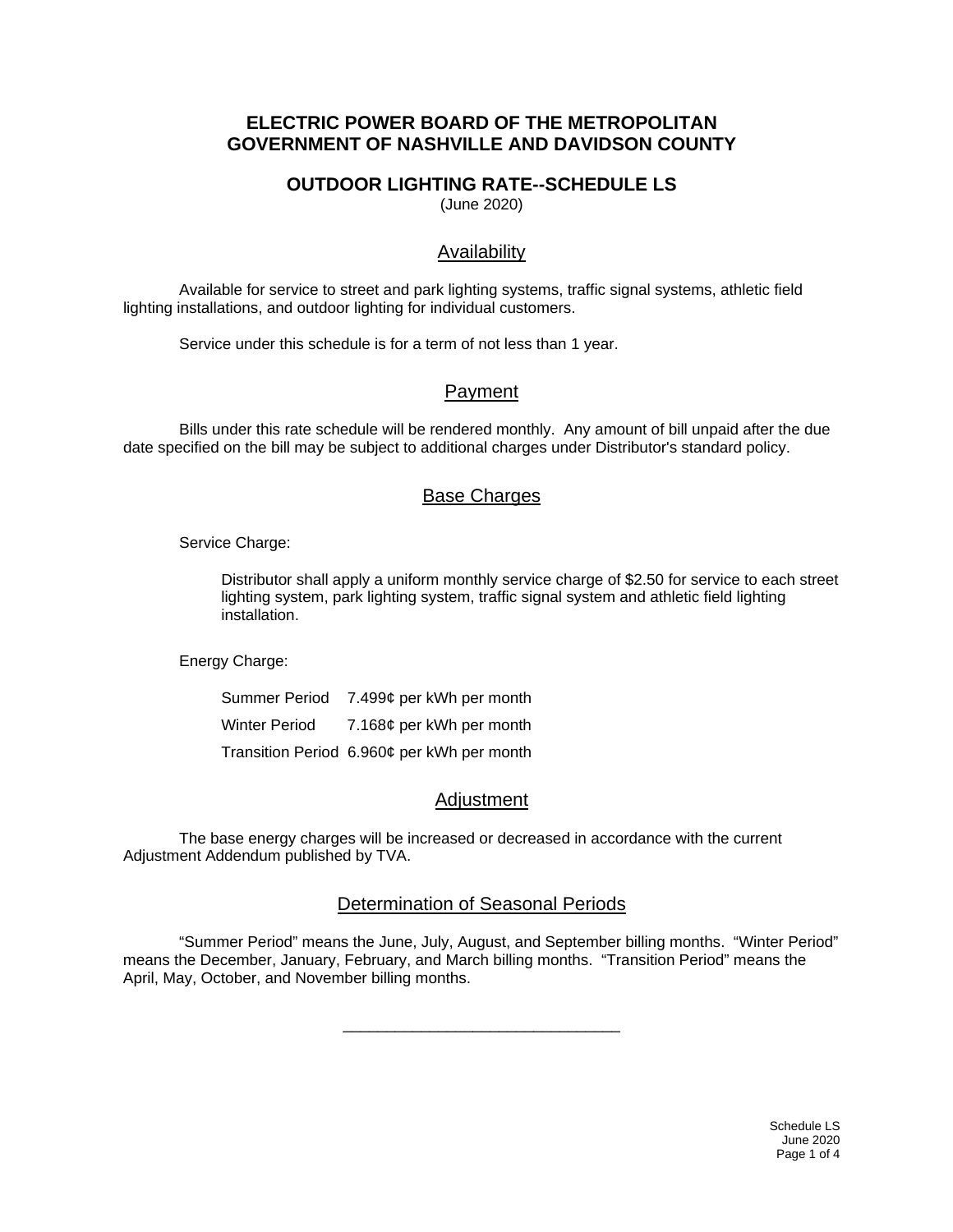# PART A--CHARGES FOR STREET AND PARK LIGHTING SYSTEMS, TRAFFIC SIGNAL SYSTEMS, AND ATHLETIC FIELD LIGHTING INSTALLATIONS

# Facility Charge

The annual facility charge will be 13% of the installed cost to Distributor's electric system of the facilities devoted to street and park lighting service specified in this Part A. Distributor must recompute such installed cost annually (or more frequently if substantial changes in the facilities are made). One-twelfth of the annual facility charge will be billed to the customer each month. If any part of the facilities has not been provided at the electric system's expense; or if the installed cost of any portion thereof is reflected on the books of another municipality, agency, or department, then the annual facility charge will be adjusted to reflect accurately the remaining cost to be borne by the electric system.

Traffic signal systems and athletic field lighting installations will be provided, owned, and maintained by and at the expense of the customer, except as Distributor may agree otherwise, in accordance with the customer charge provisions. The facilities necessary to provide service to such systems and installations will be provided by and at the expense of Distributor's electric system, and the annual facility charge provided for above will apply to the installed cost of such facilities.

Distributor's electric system may provide, own, and maintain traffic signal systems and athletic field lighting installations for the customer's benefit when so authorized by policy duly adopted by Distributor's governing board. In such cases, Distributor may require reimbursement from the customer for a portion of the initial installed cost of any such system or installation, and will require customer to pay a facility charge sufficient to cover all of Distributor's costs (except reimbursed costs, and including appropriate overheads) of providing, owning, and maintaining such system or installation. For athletic field lighting installations, such facility charge will in no case be less than 12% per year of such costs, and will be in addition to the annual facility charge necessary to provide service to such system or installation as provided for in the preceding paragraph.

## Lamp Replacement

Traffic signal systems and athletic field lighting installations will be billed and will pay for replacement of lamps and related glassware as provided for in paragraph 1 below.

Street and park lighting customers will be billed and will pay for replacement of lamps and related glassware as provided in paragraph 2 below.

- 1. Distributor will bill the customer monthly for such replacements during each month at Distributor's cost of materials, including appropriate storeroom expense.
- 2. Distributor will bill the customer monthly for one-twelfth of the amount by which Distributor's cost of materials, including appropriate storeroom expense, exceeds the product of 3 mills multiplied by the number of kilowatthours used for street and park lighting during the fiscal year immediately preceding the fiscal year in which such month occurs.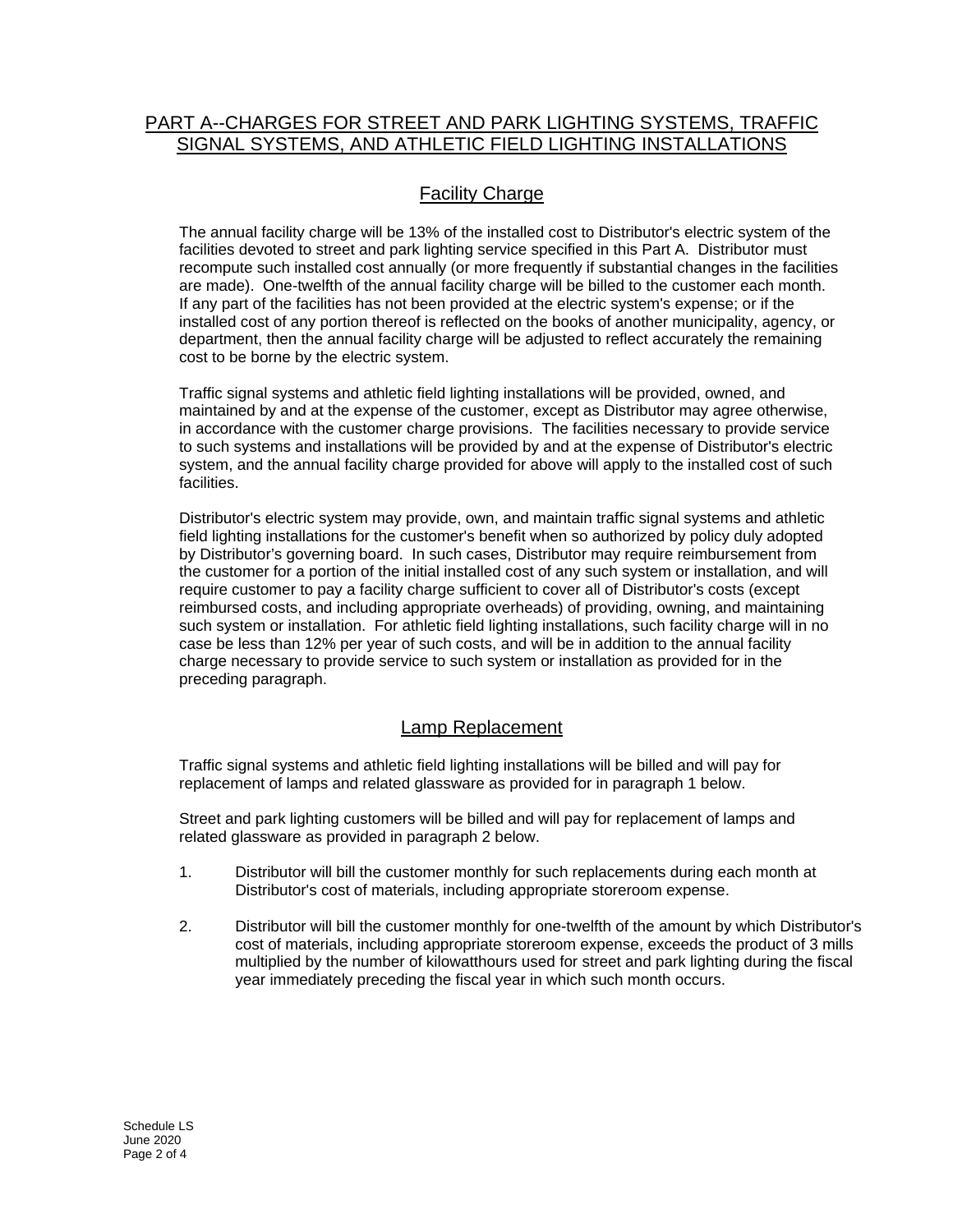#### Metering

For any billing month or part of such month in which the energy is not metered, or for which a meter reading is found to be in error, or a meter is found to have failed, then, for billing purposes, the energy for that billing month or part of such month will be computed from the rated capacity of the lamps (including ballast), plus 5% of such capacity (to reflect secondary circuit losses), multiplied by the number of hours of use.

### Revenue and Cost Review

Distributor's costs of providing service under Part A of this rate schedule are subject to review at any time and from time to time to determine if Distributor's revenues from the charges being applied are sufficient to cover its costs. (Such costs, including applicable overheads, include, but are not limited to, those incurred in the operation and maintenance of the systems provided, and those resulting from depreciation and payments for taxes, tax equivalents, and interest.) If any such review discloses that revenues are either less or more than sufficient to cover said costs, Distributor must revise the above facility charges so that revenues will be sufficient to cover said costs. Any such revision of the annual facility charge provided for in Part A of this rate schedule will be by agreement between Distributor and TVA.

### PART B--CHARGES FOR OUDOOR LIGHTING FOR INDIVIDUAL CUSTOMERS AND SPECIAL OUTDOOR LIGHTING

### Facility Charge

 Distributor will make available to individual customers certain outdoor lighting fixtures. These fixtures will be provided, owned, and maintained by Distributor. A facility charge, covering Distributor's cost plus margin, will be calculated for each inidivdual fixture. If the costs of providing and maintaining individual fixtures change, Distributor must use the formula set forth below to revise the facility charge for that fixture. If Distributor's facility charge calculations, using the formula set forth below, yield a positive revenue impact, then Distributor must notify TVA of the impact on Distributor's revenue. For a period of six years, Distributor will maintain on file the facility charge calculations or spreadsheets for audit purposes, and any other historical information as may be reasonably required by TVA for verification.

$$
FC_i = \frac{ICR_i + RAC_i + M_i}{12}
$$

 $i =$  individual fixture

 $FC = monthly facility charge$ 

ICR = installed cost recovery of fixture

RAC = recurring annual cost of providing and maintaining fixture

M = Distributor's margin (not to exceed 23%)